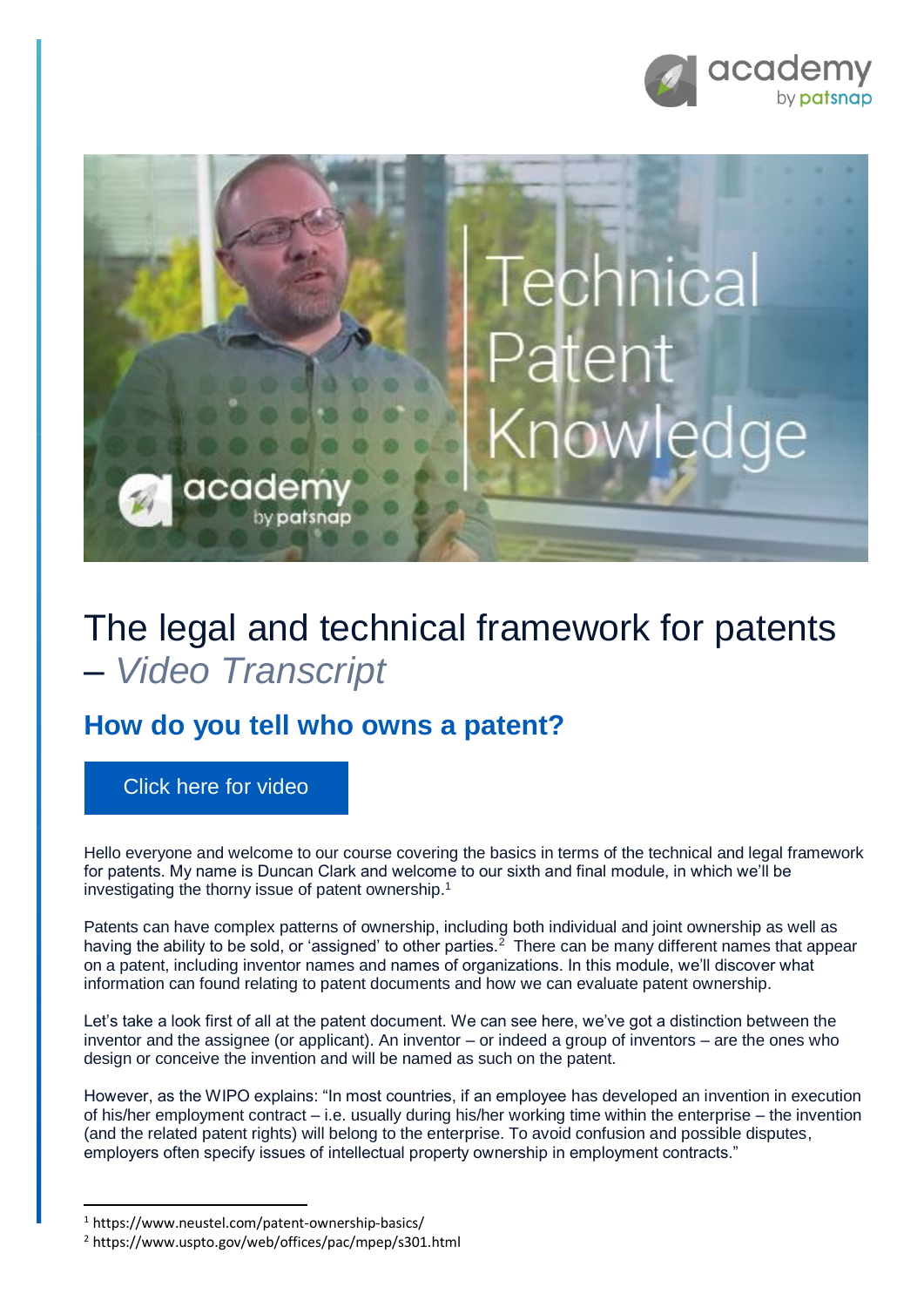

This means that the inventor – or inventors – are often contractually obliged to 'assign' ownership of the technology to the organization. It is here, then, that ownership of the protected technology actually lies.

The WIPO continues: "In any case, the employee will always retain the right to be mentioned as the inventor, unless he/she expressly renounces this right."<sup>3</sup>

Having said this, sometimes companies can decide to take advantage of their employee patent-rights contracts and the local law, to ensure that any inventors under their payroll put their names down as assignees for applications or new patents into a whitespace area first.

This is done to throw any intrigue off from other companies or entities into whatever projects the company are working on.

At a later stage, that same company may agree to have the assignee name change from the inventor's name to the company's name. This is done via a simple process called patent ownership change.

In the case of some Patent and Trademark Offices like the USPTO in the United States, this could be done via an online form on their website. Once a company does this, they would have a strong enough portfolio to enforce their patents.

Knowing this, the patent landscape is filled with patents that belong to inventors, but not companies, only to have the assignee changed to a company name later.

The owner of a patent can do the following with their patent rights:

- License the patent rights to one or more third-parties to collect royalties;
- Sell the patent rights;
- Sue a patent infringer; or
- Manufacture, offer for sale, sell or use a product covered by the patent without infringing the patent.<sup>4</sup>

When using PatSnap, it is possible to search for patents by the assignee or inventor. This is seen in the Field search section.

There is the Assignee Name and the Inventor name, which could either be entered to reflect:

- Original Assignee: the assignee who originally owned the patent.
- Standardized Assignee: as assignee names can differ depending on the jurisdiction the patent was filed in, PatSnap has an algorithm that confirms what these variations indicate and standardizes them.
- Current Assignee: The assignee who currently owns the patent. This mostly happens via a process of applying to change the patent ownership.
- Inventor Name: the name of the inventor
- Standardized Inventor: the standardized algorithm that will group variations

In the case of joint ownership, things become more complicated. As Benedikt Sas, Stanislas De Vocht and Philippe Jacobs point out in their book 'Intellectual Property and Assessing its Financial Value': "If a patent is granted to more than one proprietor, the laws of the country in question and any agreement between the proprietors may affect the extent to which each proprietor can exploit the patent. For example, in some countries, each proprietor may freely license or assign their rights in the patent to another person while the law in other countries prohibits such actions without the permission of the other proprietor(s)."<sup>5</sup>

1

<sup>3</sup> http://www.wipo.int/patents/en/faq\_patents.html

<sup>4</sup> https://www.neustel.com/patent-ownership-basics/

<sup>&</sup>lt;sup>5</sup> Intellectual Property and Assessing its Financial Value, By Benedikt Sas, Stanislas De Vocht, Philippe Jacobs, page 34